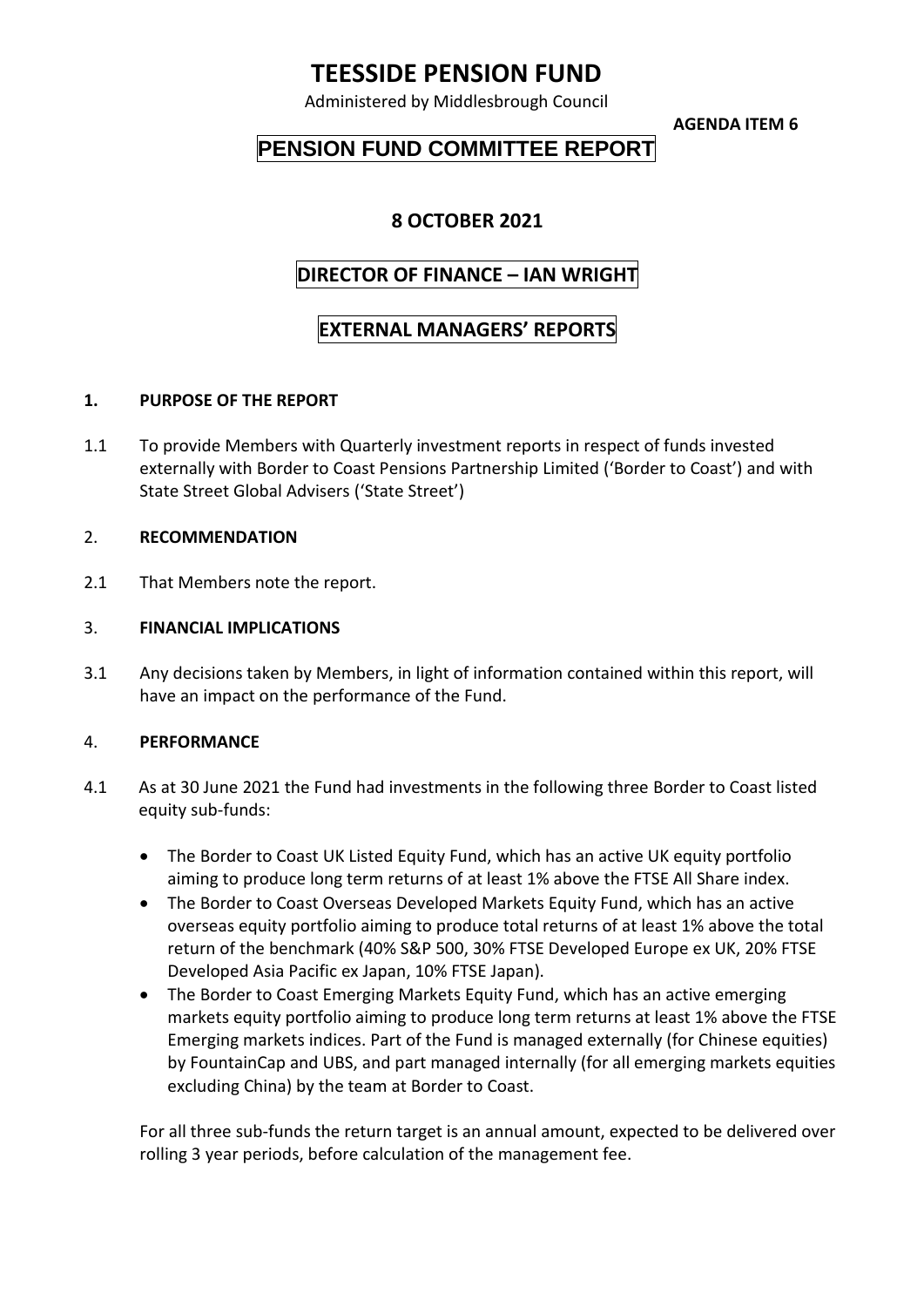The Fund also has investments in the Border to Coast Private Equity sub-fund and the Border to Coast Infrastructure sub-fund. Total commitments of £50 million were made to each of these sub-funds for 2020/21, in addition to £100 million commitments to each subfund in 2019/20. Up to 30 June 2021 only around 15% of this total had been invested. These investments are not reflected within the Border to Coast report (at Appendix A).

- 4.2 The Border to Coast report shows the market value of the portfolio as at 30 June 2021 and the investment performance over the preceding quarter, year, and since the Fund's investments began. Border to Coast has also provided additional information within an appendix to that report in relation to the Overseas Developed Markets Equity Fund, giving a breakdown of key drivers of and detractors from performance in relation to each of its four regional elements. Market background information and an update of some news items related to Border to Coast are also included. Border to Coast's UK Listed Equity and Overseas Developed Markets Equity performance have dipped slightly over the last quarter and last year but both still remains broadly in line with target since inception. The performance of the Emerging Markets Equity Fund was below benchmark in the initial quarter, however the Fund's investments only began in the second half of the quarter and it is too early to draw any meaningful conclusions from such a short investment period.
- 4.3 State Street has a passive global equity portfolio invested across four different region tracking indices appropriate to each region. The State Street report (at Appendix B) shows the market value of the State Street passive equity portfolio and the proportions invested in each region as at 30 June 2021. Performance figures are also shown in the report over a number of time periods and from inception – the date the Fund started investing passively with State Street in that region: for Japan and Asia Pacific ex Japan the inception date is 1 June 2001, as the Fund has been investing a small proportion of its assets in these regions passively for since then; for North America and Europe ex UK the inception date was in September 2018 so performance figures only cover around two and three quarter years as this represents a comparatively new investment for the Fund. The nature of passive investment – where an index is closely tracked in an automated or semi-automated way – means deviation from the index should always be low.
- 4.4 State Street continues to include additional information with their report this quarter, giving details of how the portfolio compares to the benchmark in terms of environmental, social and governance factors including separate sections on climate and stewardship issues. As the State Street investments are passive and closely track the appropriate regional equity indices, the portfolio's rating in these terms closely matches the benchmark indices ratings.
- 4.5 Members will be aware that the Fund holds equity investments over the long term, and performance can only realistic be judged over a significantly longer time-frame than a single quarter. However, it is important to monitor investment performance regularly and to understand the reasons behind any under of over performance against benchmarks and targets.

#### 5. **RECENT CHANGES TO STATE STREET'S BENCHMARKS – EXCLUSION OF CERTAIN COMPANIES**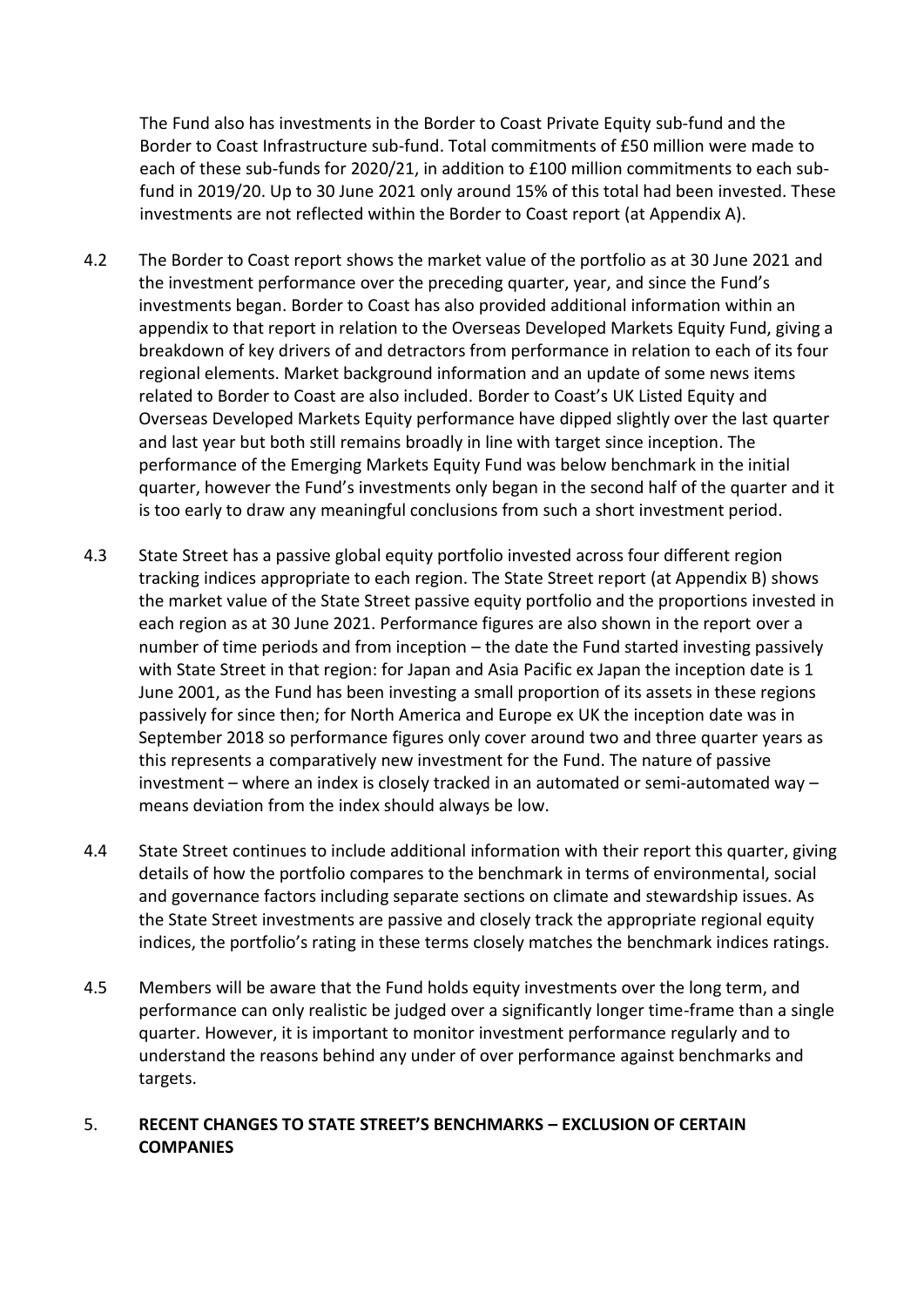- 5.1 As reported to the 9 December 2020 Pension Fund Committee meeting, State Street advised investors in a number of its passively-invested funds, including the four State Street equity funds the Fund invests in, that is decided to exclude UN Global Compact violators and controversial weapons companies from those funds and the indices they track.
- 5.2 The Ten Principles of the United Nations Global Compact (derived from the Universal Declaration of Human Rights, the International Labour Organisation's Declaration on Fundamental Principles and Rights at Work, the Rio Declaration on Environment and Development, and the United Nations Convention Against Corruption) are as follows (shown against four sub-categories):

#### Human Rights

 Principle 1: Businesses should support and respect the protection of internationally proclaimed human rights; and

• Principle 2: make sure that they are not complicit in human rights abuses. Labour

- Principle 3: Businesses should uphold the freedom of association and the effective recognition of the right to collective bargaining;
- Principle 4: the elimination of all forms of forced and compulsory labour;
- Principle 5: the effective abolition of child labour; and
- Principle 6: the elimination of discrimination in respect of employment and occupation. Environment
- Principle 7: Businesses should support a precautionary approach to environmental challenges;
- Principle 8: undertake initiatives to promote greater environmental responsibility; and
- Principle 9: encourage the development and diffusion of environmentally friendly technologies.

#### Anti-Corruption

- Principle 10: Businesses should work against corruption in all its forms, including extortion and bribery.
- 5.3 As was previously reported, for the four State Street funds the Fund is invested in the combined effect of applying this change to benchmarks excluded around 3.6% by value of the companies / securities across the regions.
- 5.4 The latest report shows performance of the State Street funds against the revised indices excluding controversies (UN Global Compact violators) and excluding companies that manufacture controversial weapons. As expected for a passive fund, performance closely matches the performance of the respective indices.

#### 6. **BORDER TO COAST – QUARTERLY ESG REPORTING**

6.1 Border to Coast has been working with its reporting providers to develop reporting which covers the Environmental Social and Governance (ESG) issues and impact of the investments it manages, together with an assessment of the carbon exposure of these investments. This is easier with some asset classes than others, and Border to Coast has initially focussed on